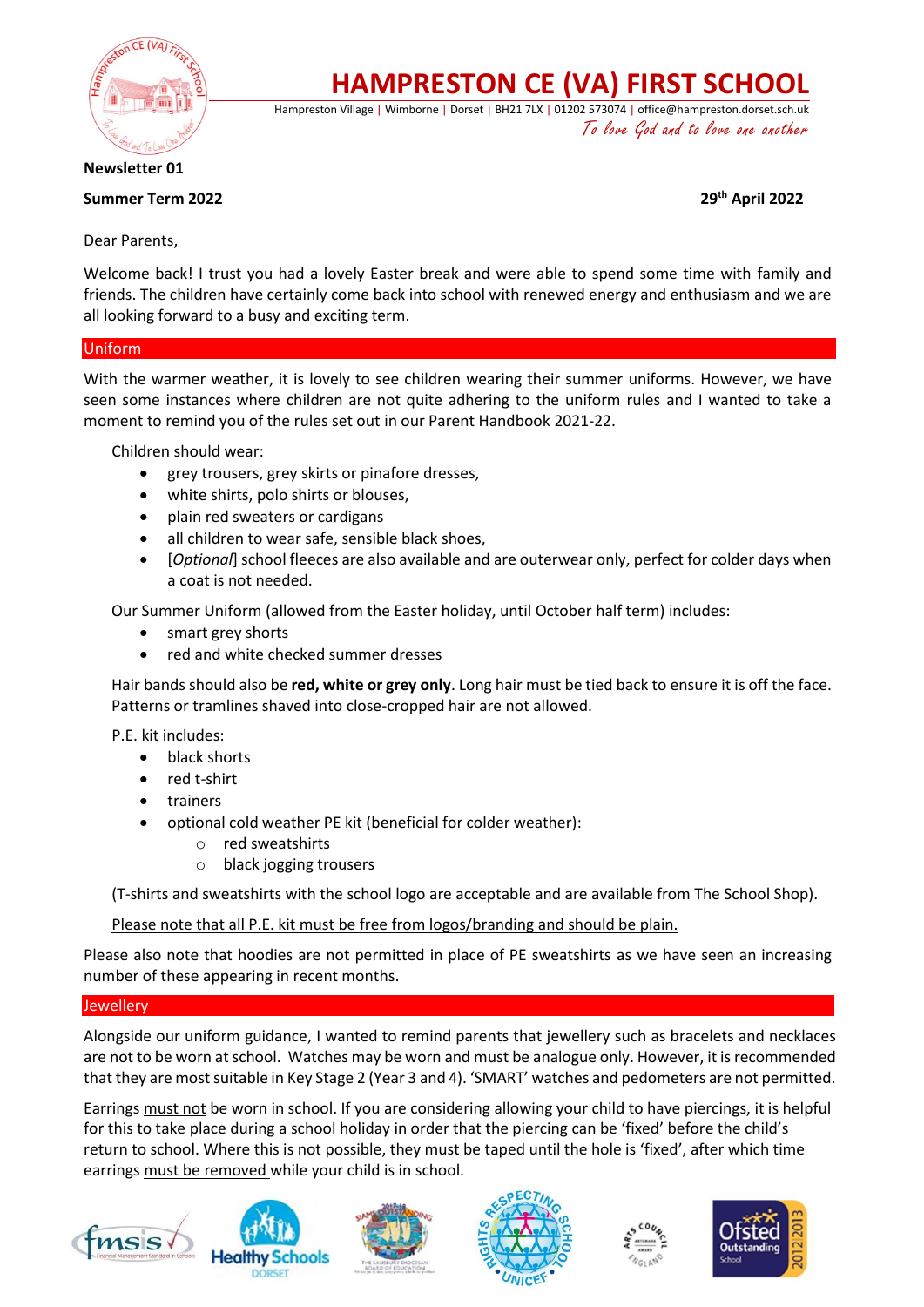#### Parking Matters

Thank you for your patience with traffic this week as the local farmers have been busy in the village with their heavy machinery, particularly where they have coned off the area immediately adjacent to the school to allow access to wide vehicles. These spaces should be available once again next week. Can I please encourage you to be considerate when parking, even during more challenging times such as this occur, and ensure that no accesses are blocked.

#### New Starter's Evening

We will be hosting our first New Starters Information Evening on Tuesday 10<sup>th</sup> May from 6:45pm. This is open to parents who have children joining us in September 2022 and is a great way for us to welcome new families into the Hampreston community.

#### Parent Reps

In pre-pandemic days we had established a wonderful bunch of parent reps in each class who met with me several times during the year to hear and share feedback. This was always very helpful for me as it provided me the opportunity to share and discuss future plans for the school. It also provided nominated contacts within each class to help liaise and organise class-wide communication.

As we re-establish our normal routines, I would once again like to put this group together in preparation for the new academic year. My hope is to find a small group of volunteers to take this on next half term, ready to hit the ground running in September. With the long weekend upon us, why not spend a little time considering whether this is something that you would be interested in? More information will be available next week for those who would like to find out more.

#### Weekly Presentation Prizes

At Hampreston, we want every single child to be proud of the way they present their work in their books. This week we were most impressed with the excellent effort made by the following children:

Reception Eleanor Year 1 Elle Year 2 Jared Year 3 Maisie Year 4 Tommy

Who will it be next week?

#### Staff News

Many of you will be aware that Mr Lloyd has had a period of absence due to ill health during the recent months. Sadly, this has become a more long-term concern for Mr Lloyd and he continues to be unwell. I am sorry to tell you that unfortunately he has made the decision to retire and will be leaving us at half term.

We are extremely sad to see him go and will miss all that he has brought to the school over the past five years. I know you will join me in wishing him well as he takes a step back from work, along with good health and happiness for his retirement.

On a practical note, Year 3 will be well covered for the remainder of this term by Mrs Richardson and Miss Welch, both of whom have been working with the class consistently.

I hope you all have a lovely bank holiday weekend. See you on Tuesday.

Yours sincerely,

hi Will

**Mr. T. Williams Headteacher**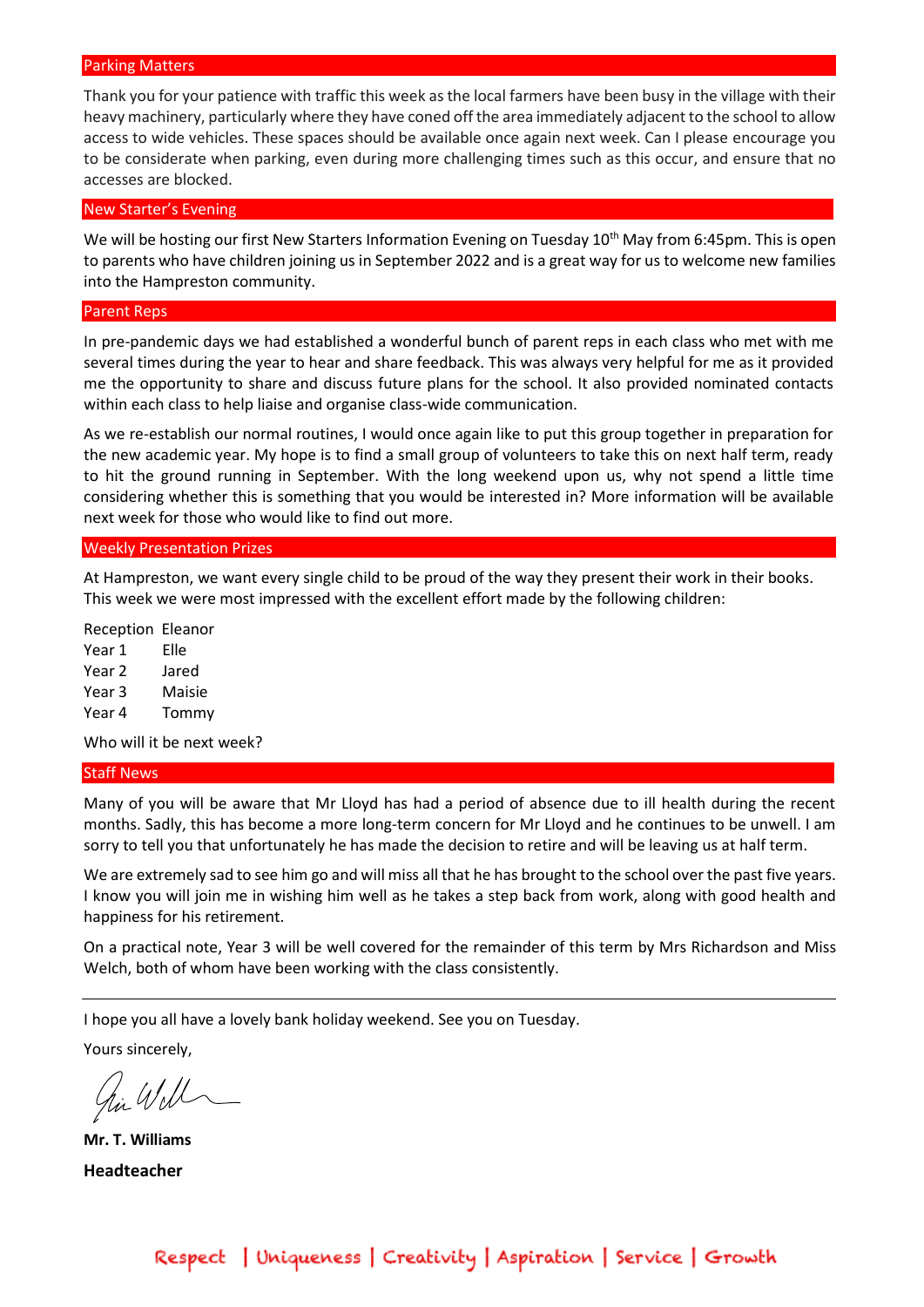## **This Week:**

To help support you at home and to spark conversations about learning, here is what the children have been covering this week.

|                                  | <b>English</b>                                                                                                                                                                                                                                                                                                                                                                                                                                                                                                                                                                                                     | <b>Mathematics</b>                                                                                                                                                                                                                                                                                                                                                                                                              |
|----------------------------------|--------------------------------------------------------------------------------------------------------------------------------------------------------------------------------------------------------------------------------------------------------------------------------------------------------------------------------------------------------------------------------------------------------------------------------------------------------------------------------------------------------------------------------------------------------------------------------------------------------------------|---------------------------------------------------------------------------------------------------------------------------------------------------------------------------------------------------------------------------------------------------------------------------------------------------------------------------------------------------------------------------------------------------------------------------------|
| Reception                        | This week in English, we have learnt the story of Farmer<br>Duck, we have written lists of all the jobs the farmer duck<br>had to do and then a letter of complaint to the lazy farmer<br>for making the duck work too hard.                                                                                                                                                                                                                                                                                                                                                                                       | In maths, we have been learning to add by counting on<br>using a number line and also to find all the number facts<br>about the number 5.<br>In Let's Explore we have played with the farm, role played<br>in the farm shop, painted farm pictures, made playdough<br>farm animals which we labelled, challenged ourselves to<br>get the ducks from one side of the water tray without<br>pushing them without using our hands. |
| $\overline{\phantom{0}}$<br>Year | In English, Year 1 have read Superworm by Julia<br>Donaldson. The children have come up with all sorts of<br>different uses for Superworm and we have worked on<br>planning a story, where heroic Superworm saves the day.<br>Year 1 also begun writing a 'seed diary' to document the<br>progress of the tomato seeds that they have sown this<br>week.                                                                                                                                                                                                                                                           | In maths, we have begun studying equal groups, as an<br>introduction to multiplication. The children are beginning<br>to describe groupings using correct mathematical<br>language, for example, 'there are 3 equal groups of 5'. We<br>will progress with this next week.                                                                                                                                                      |
| $\sim$<br>Year                   | This week in English the children have been walking with<br>dinosaurs! Linking to our Mary Anning topic in History, the<br>children have worked really hard to imagine they lived in<br>dinosaur times and have written some excellent<br>descriptions of the environment. We have focused on<br>presentation and it is very clear the children have tried<br>really hard to work on their handwriting.                                                                                                                                                                                                            | In maths this week we have continued our unit on shape<br>started before the Easter holidays. This week we have<br>been looking at sorting 2D shapes and recognising patterns<br>before moving on to counting edges and faces on 3D<br>shapes.                                                                                                                                                                                  |
| S<br>Year                        | We have loved the first chapter of our new novel The<br>Secret Garden by Frances Hodgson Burnett.<br>We inferred how Mary must be feeling after leaving India<br>to live at her uncle's strange house in Yorkshire. The<br>children wrote diaries as if they were Mary, portraying her<br>thoughts and feelings. Our SPaG focus has been learning to<br>use the present perfect verb tense, e.g the simple past<br>tense is: I ate my breakfast. The present perfect tense is: I<br>have eaten my breakfast. This week we will learn further<br>homophones and try hard to use the correct ones in our<br>writing. | In maths we have spent time revising some previous<br>concepts such as perimeter, addition and subtraction. We<br>have now begun a new unit on fractions. The children<br>should be able to tell you what a numerator and a<br>denominator is and that fractions are equal parts of a<br>whole.                                                                                                                                 |
| 4<br>Year                        | It has been a fantastic week back with the children and<br>they have been in fine form! We have started our new<br>topic of Egyptians by looking at the pyramids and how they<br>were constructed. The children planned, drafted and<br>improved their own set of instructions for how to build a<br>pyramid.                                                                                                                                                                                                                                                                                                      | In maths the children have been looking again at decimals.<br>We started by recapping what a decimal is and how they<br>can be made using tenths and hundredths, applying this<br>knowledge to numbers that are greater than 1. The<br>children then used this knowledge to write decimals in<br>different ways and compare them using $\lt$ , $>$ and =<br>symbols.                                                            |